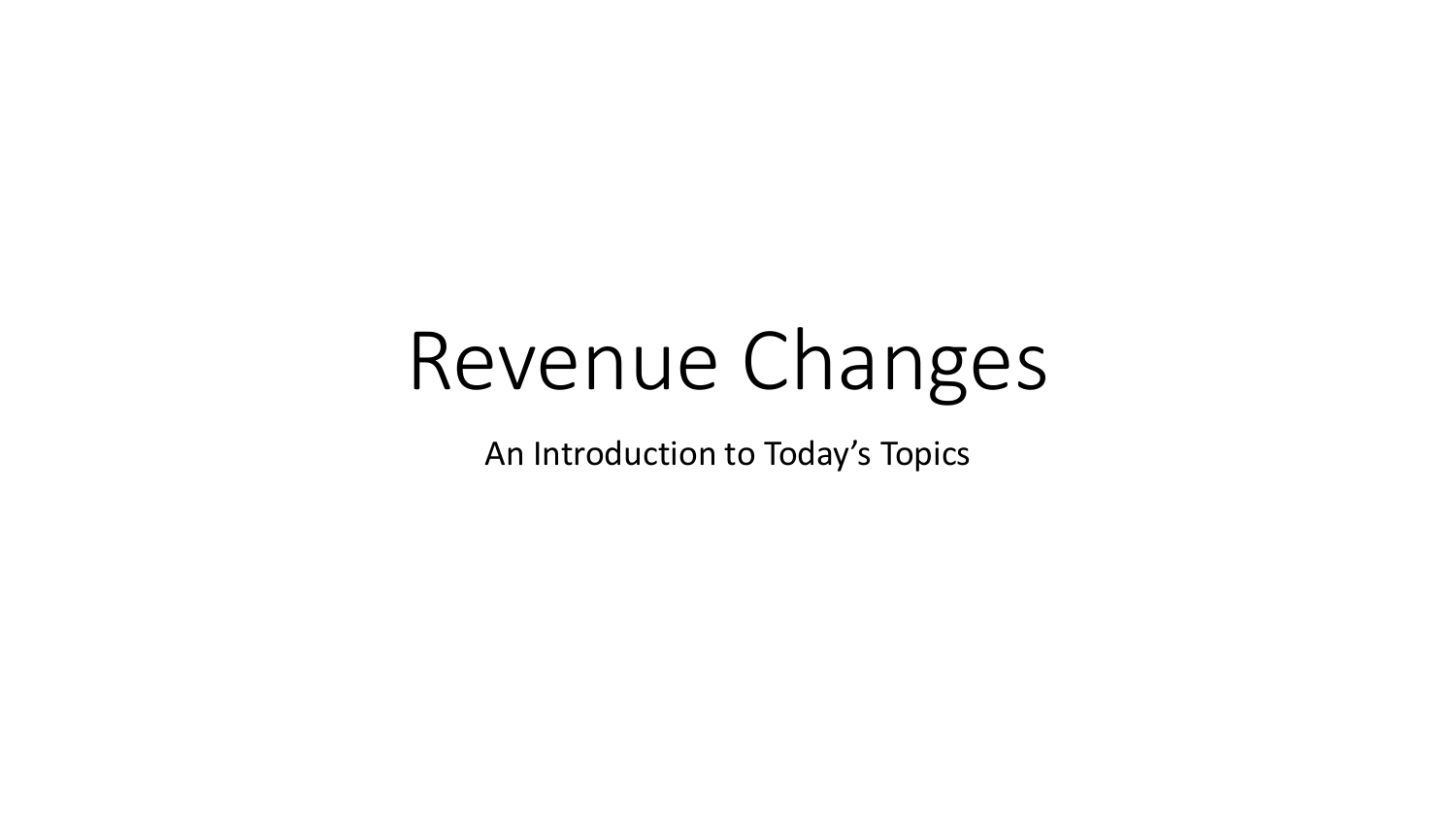## Why We're Talking About Revenue Today

- HB 715 study the long-term future budget and revenue needs with changing economics and demographics
	- (a) identifying structural revenue challenges with economic, demographic, and geographical variability considerations;
	- (b) exploring revenue sufficiency for long-term potential expenditures
- Committee requests in these topic areas.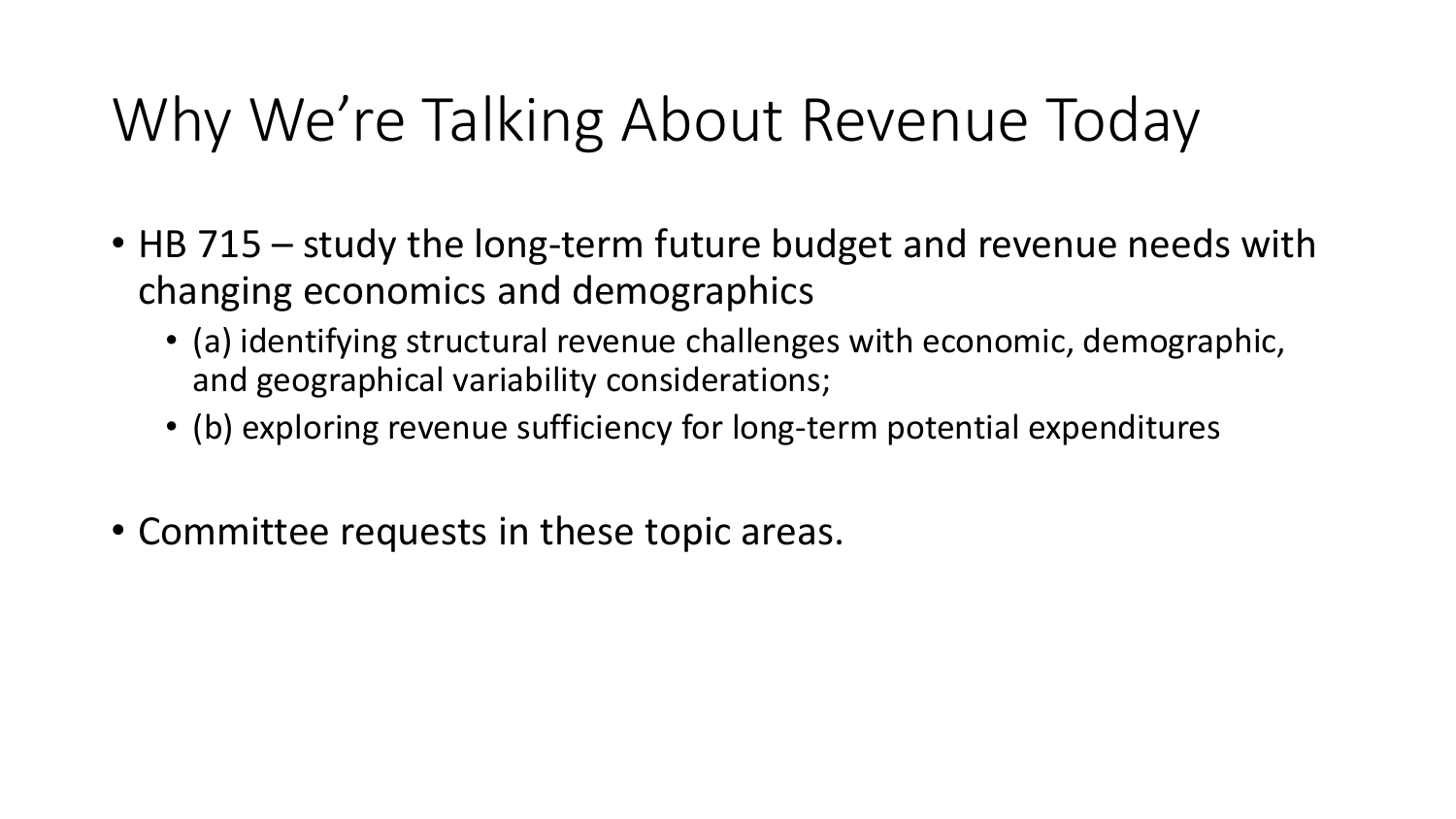#### Revenue Areas

- Income & Corporate Tax
- Property Tax
- Natural Resources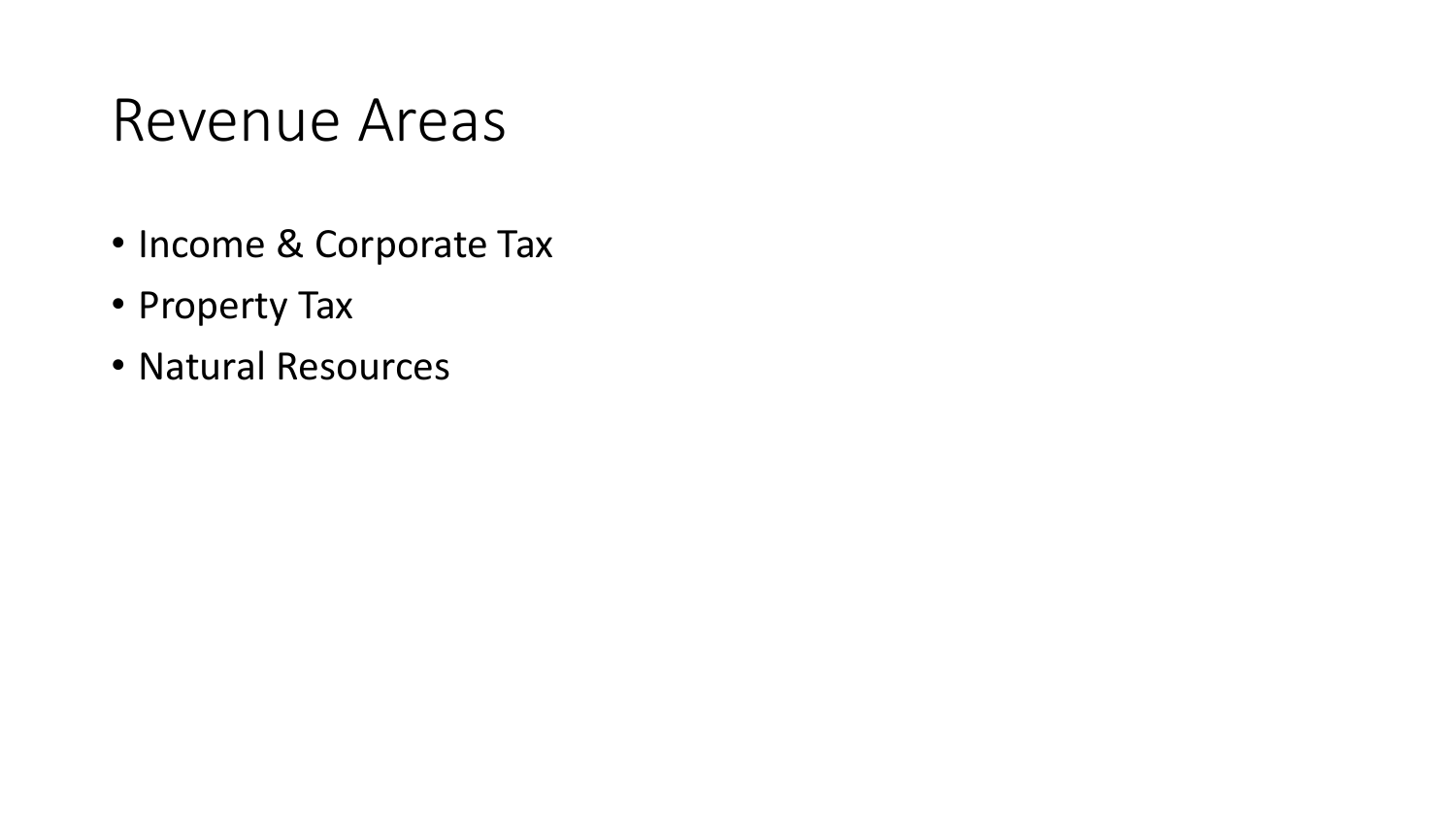## Three-Legged Stool

- Income & Corporate Tax
- Property Tax
- Natural Resources

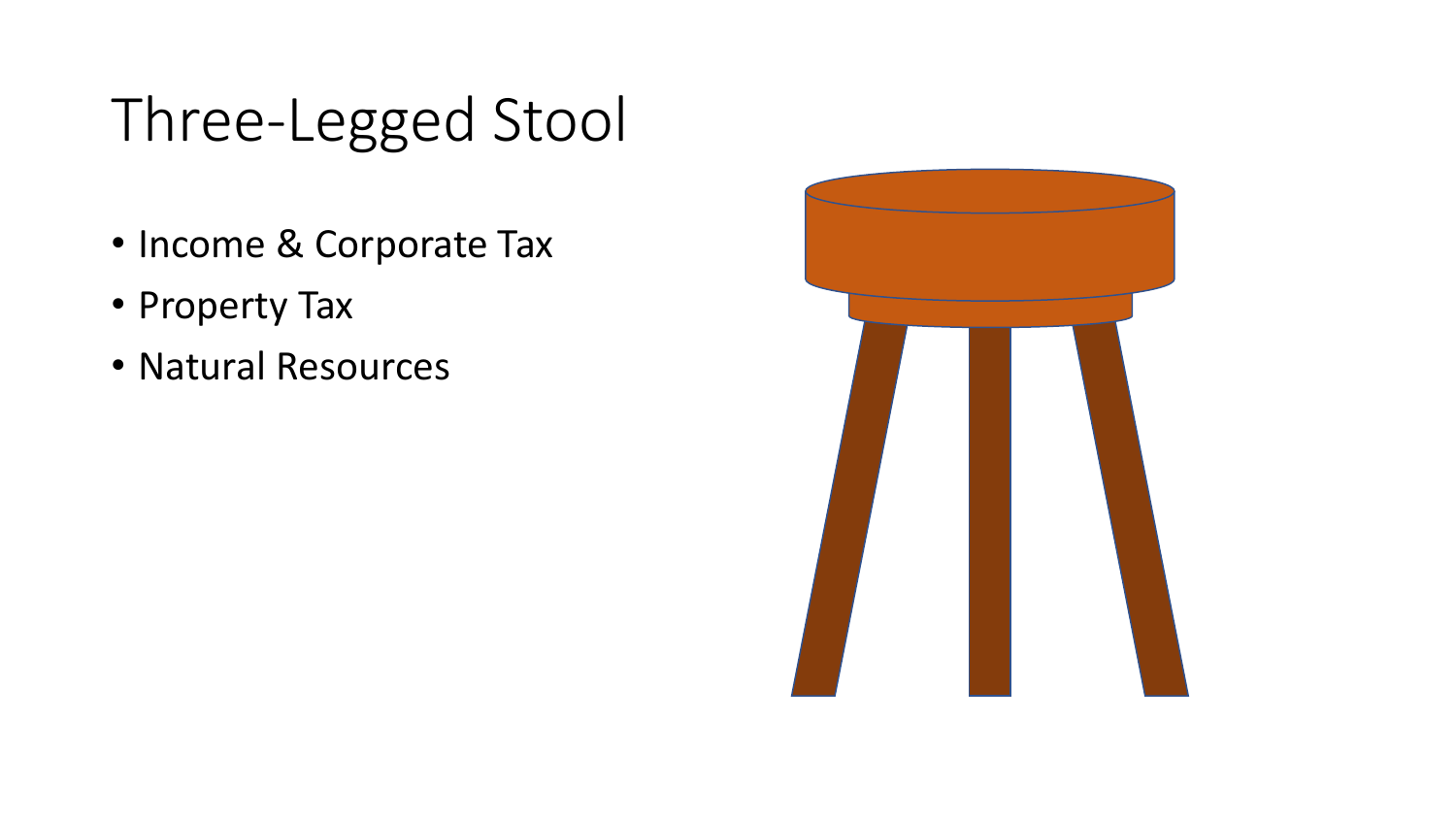#### A few definitions

- Income & Corporate Tax: State Revenues.
- Natural Resources: State and Local Components
	- Coal Severance
	- Coal Gross Proceeds (Non 55 and 6 mill portions)
	- Oil
	- Us Mineral Royalties
	- Federal Forest Revenue
	- Energy Generation and Transmission
	- Metal Mines
	- Resource Indemnity
- Property Tax: Taxes Levied from DOR Biennial Reports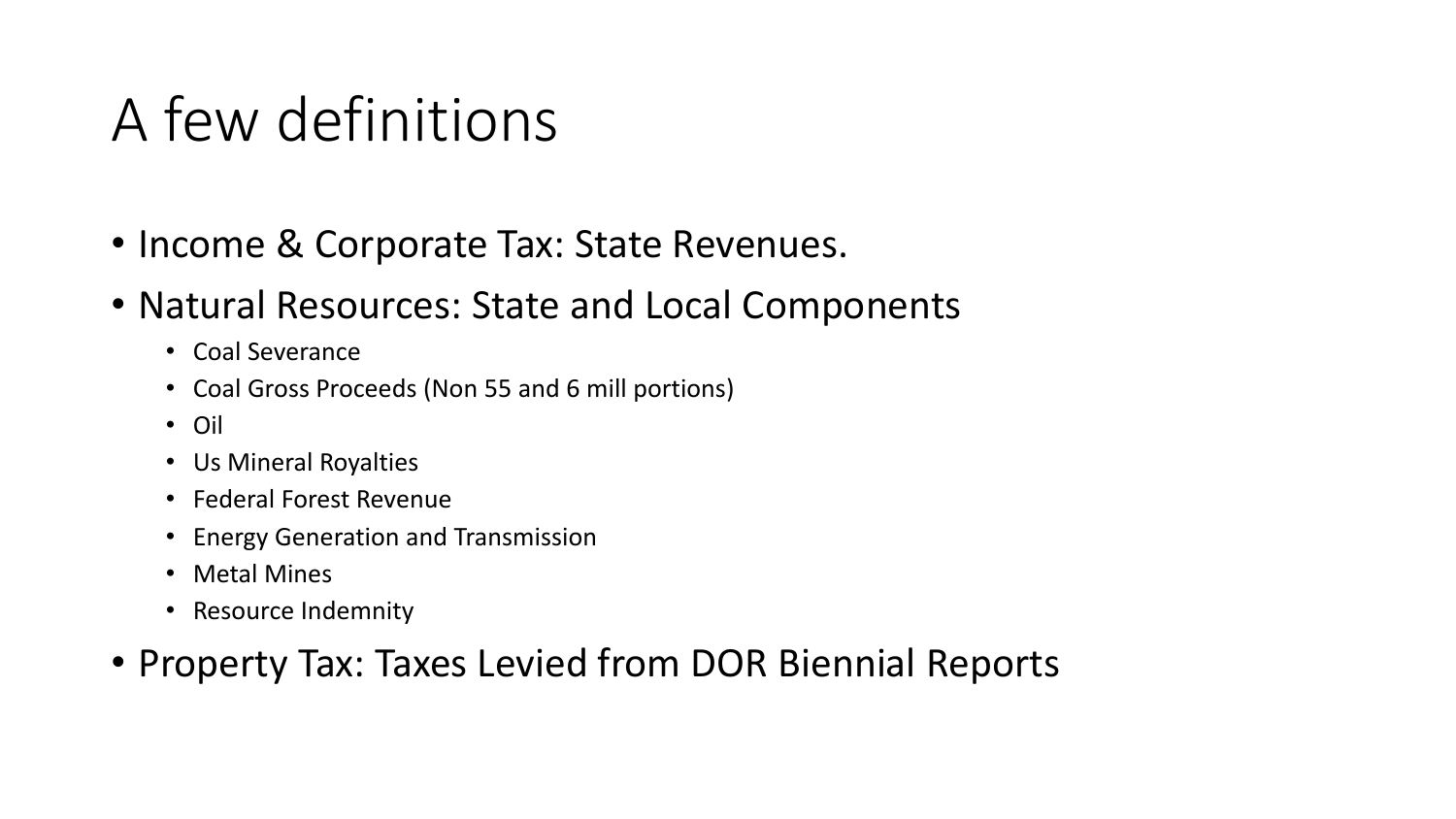more than a doubling in growth between FY 2000 and FY 2019<br>4.00 Indexed Tax Growth by Fiscal Year for Natural Resources, Income & Corporate, and Property shows that all three areas experienced

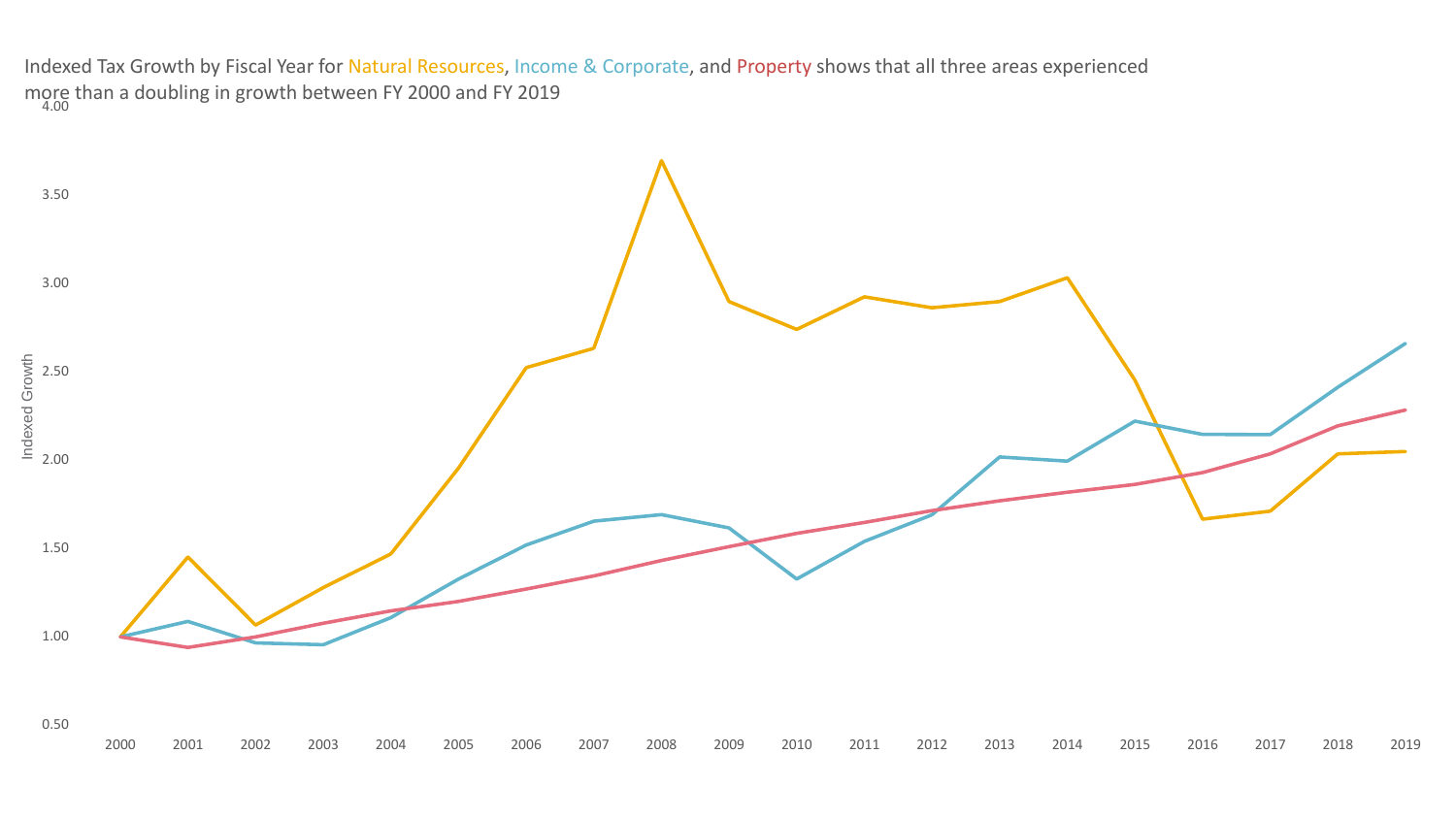Actual Dollar Tax Growth by Fiscal Year for Natural Resources, Income & Corporate, and Property show increasing reliance on Property and Income & Corporate tax in comparison to Natural Resources.

2.5

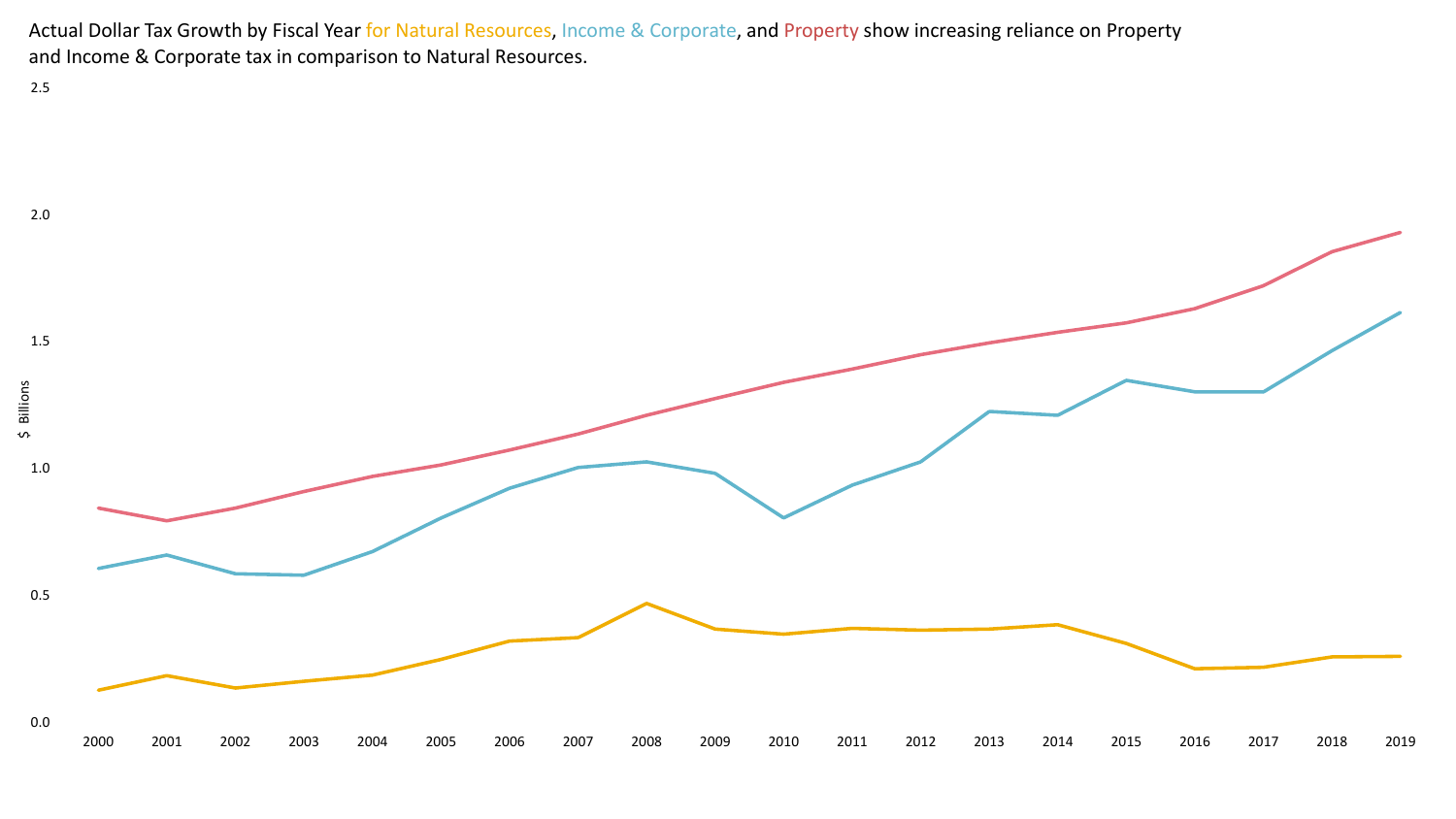7.0% Compound Annual Growth Rate for Natural Resources, Income & Corporate, and Property FY 1978 to FY 2019

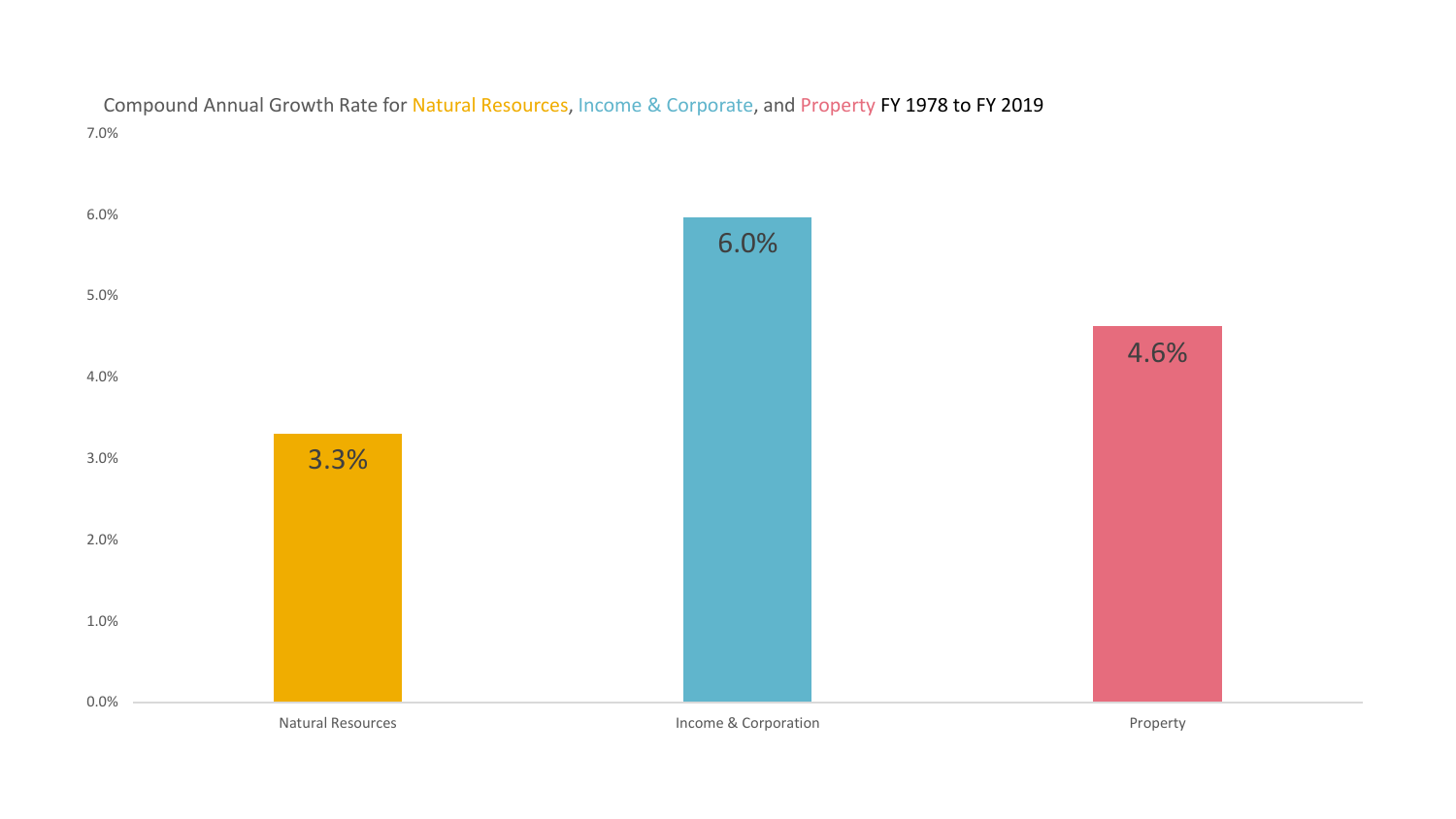

Tax Growth by Fiscal Year for Natural Resources, Income & Corporate, and Property